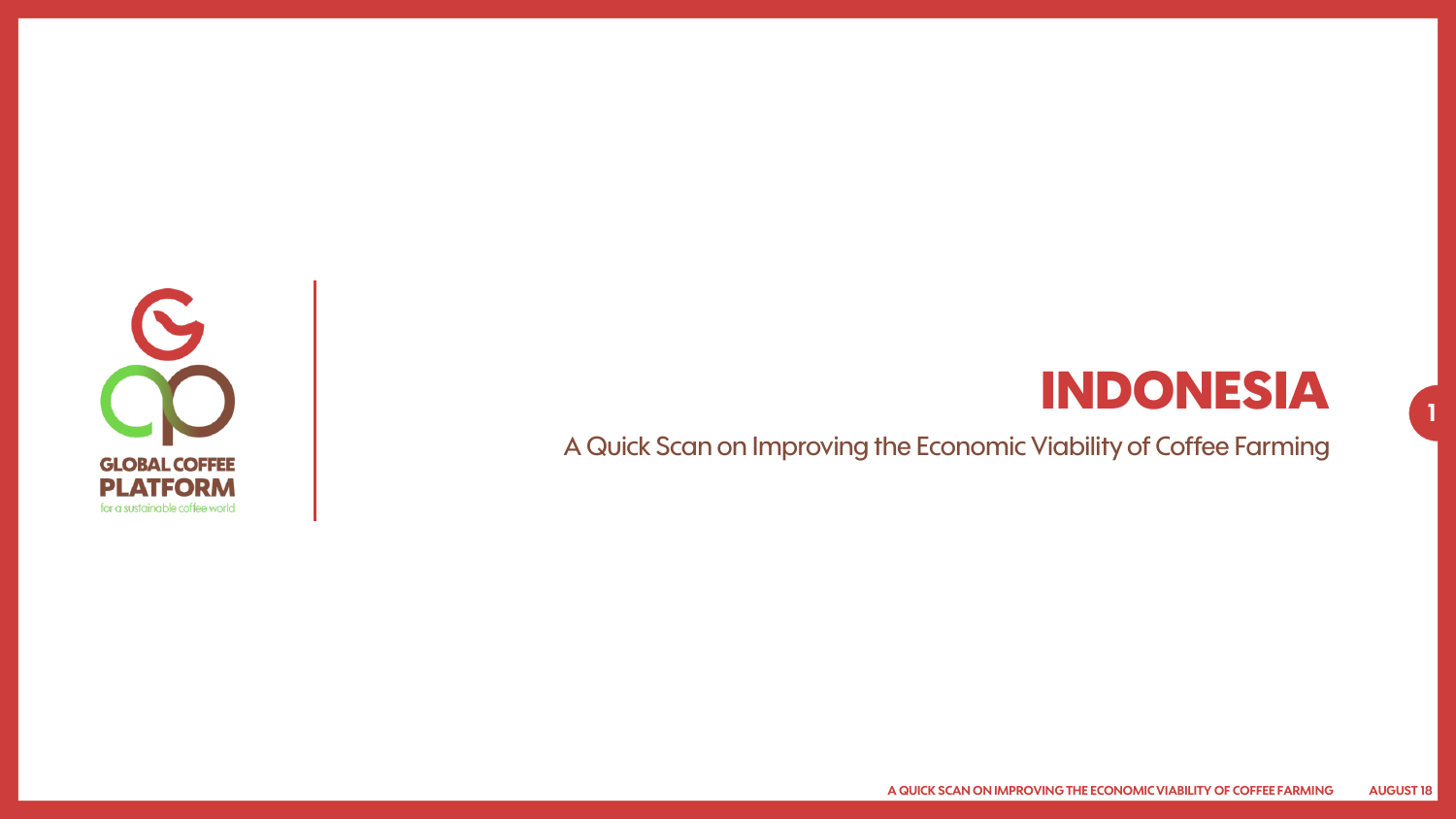### **OBJECTIVES OF STUDY**

#### **Overall objective**

• Identify opportunities for potential benefits to coffee farmers from improved farm profitability and increased efficiency along the supply chain

#### **Detailed objectives**





**GLOBAL COFFEE** PI ATFORM for a sustainable coffee world

Describe the main green coffee supply chain in each country at a high level to understand supply chain efficiency

**3**

Highlight key opportunities to increase farmer profitability in each country and explore next steps to increase value add for farmers and the industry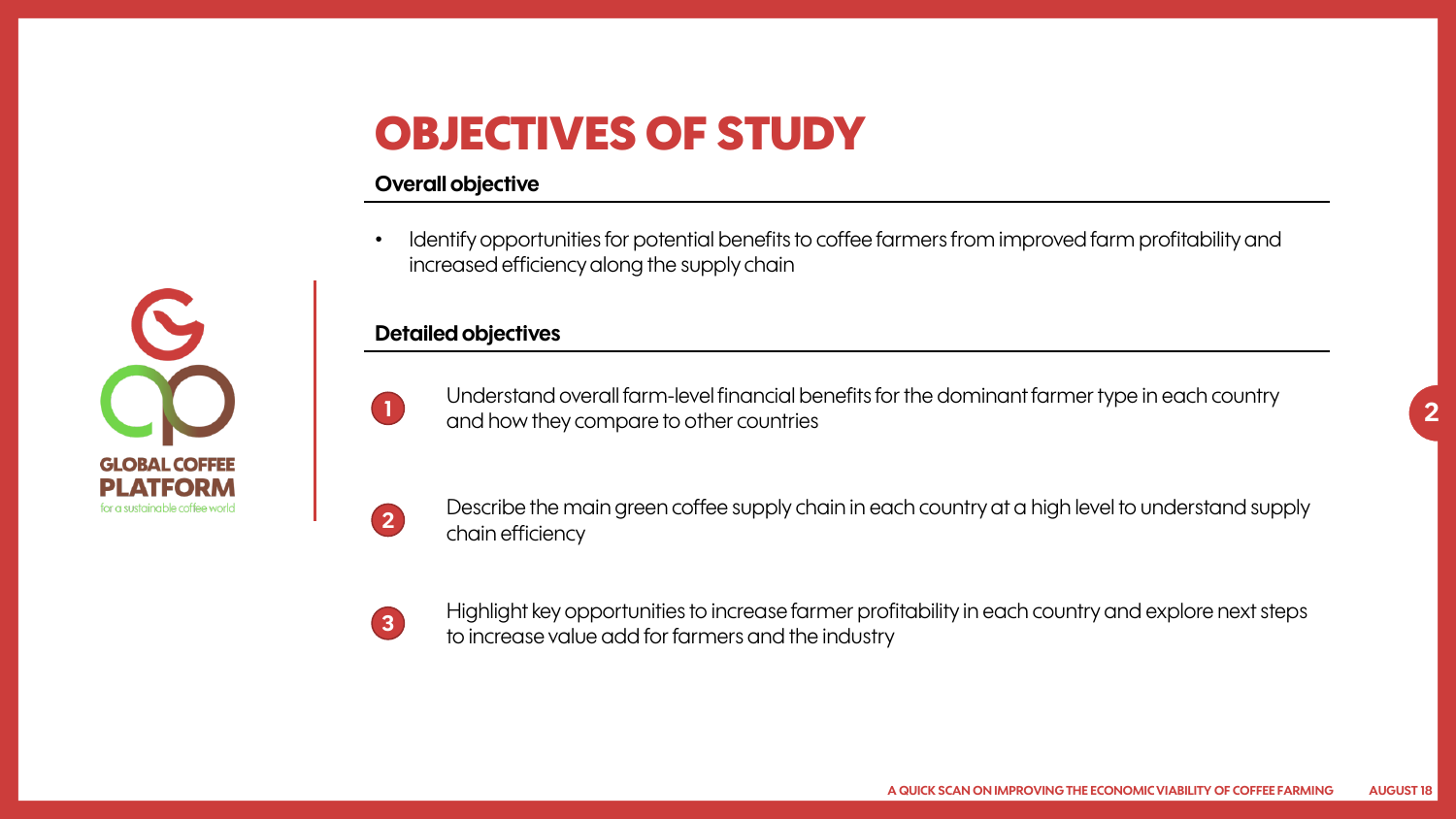## **ANALYTICAL PROCESS TO DEVELOP A BUSINESS CASE FOR COFFEE FARMING**

| <b>Approach</b>                                                   | <b>Model Inputs</b>                                                                                                                                             | <b>Model Outputs</b>                                                                                        |
|-------------------------------------------------------------------|-----------------------------------------------------------------------------------------------------------------------------------------------------------------|-------------------------------------------------------------------------------------------------------------|
| Define producer<br>types                                          | Farm size<br>$\bullet$<br>Coffee yields<br>$\bullet$<br>Coffee quality metrics<br>$\bullet$<br>Production volume<br>$\bullet$<br>Number of growers<br>$\bullet$ | Farmer types                                                                                                |
| $\overline{\mathbf{2}}$<br>Establish farmer<br>financial benefits | Coffee price premiums<br>$\bullet$<br>Potential increase in yield<br>$\bullet$<br>Incremental changes to costs<br>$\bullet$                                     | Potential increase in net income for<br>farmer                                                              |
| 3<br>Describe value<br>chain structure                            | Key actors in value chain<br>$\bullet$<br>Costs and margins<br>$\bullet$<br>Share of value captured<br>$\bullet$                                                | Map of supply chain<br>Supply chain overview                                                                |
| 4<br>Present<br>recommendations                                   | Selected opportunities to optimize<br>$\bullet$<br>business case                                                                                                | High-level recommendations for<br>$\bullet$<br>priority opportunities<br>Potential partners to address gaps |

**3**

 $\mathbf{C}$ 

**GLOBAL COFFEE PLATFORM** for a sustainable coffee world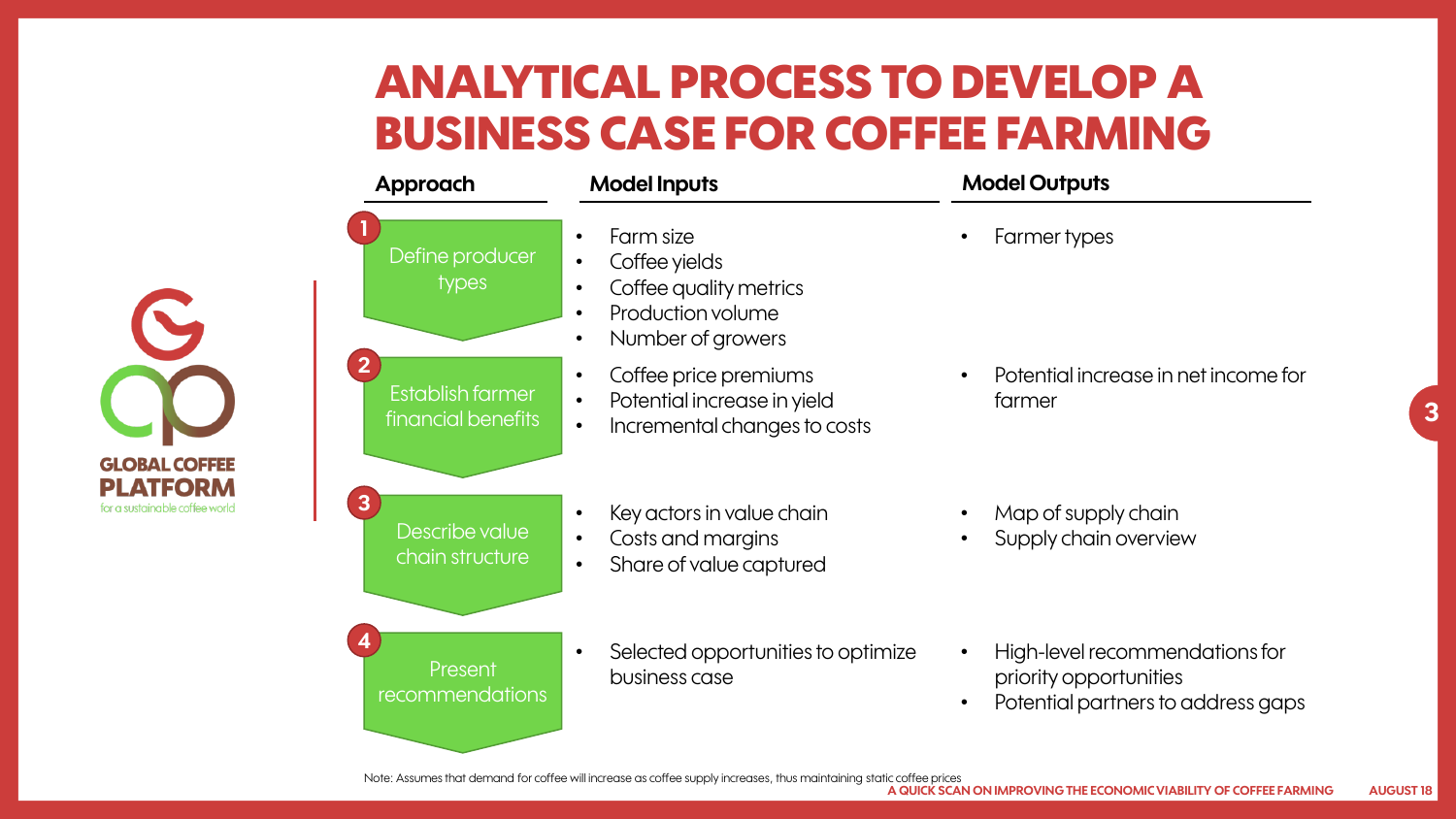### **POTENTIAL ANNUAL VALUE CREATION OF \$400M ACROSS 507K FARMERS**

|                                                                          | Potential for yield<br>improvements | There is high potential for value add from yield improvements for Robusta<br>smallholders in Southern Sumatra<br>Yields are low (700 kg / ha) in comparison to Vietnam with potential to double<br>Farmers use low-yielding techniques to minimize labor costs, fertilizer usage,<br>and irrigation. Effective pruning and stumping would improve yields, but also<br>impact short-term cash flow |
|--------------------------------------------------------------------------|-------------------------------------|---------------------------------------------------------------------------------------------------------------------------------------------------------------------------------------------------------------------------------------------------------------------------------------------------------------------------------------------------------------------------------------------------|
| <b>GLOBAL COFFEE</b><br><b>PLATFORM</b><br>or a sustainable coffee world | Improved<br>processing              | There is modest potential for value add from improved processing<br>Industry experts estimate that up to 20% of value is lost through poor post-<br>harvesting practices. However, farmers are not currently incentivized to improve<br>processing as they are often not paid premiums for quality                                                                                                |
|                                                                          | Supply chain<br>efficiency          | There is limited potential for value add from additional supply chain efficiency<br>Farmers receive a high portion of the export price (80%). However, the supply<br>chain is quite fragmented due to involvement of local collectors. Further<br>efficiencies within the supply chain may be possible at the collector level                                                                     |
|                                                                          | Other<br>opportunities              | Growth has been focused on Arabica and soluble exports in the past several<br>years, suggesting potential for value add to farmers, though this was outside<br>the scope of this scan                                                                                                                                                                                                             |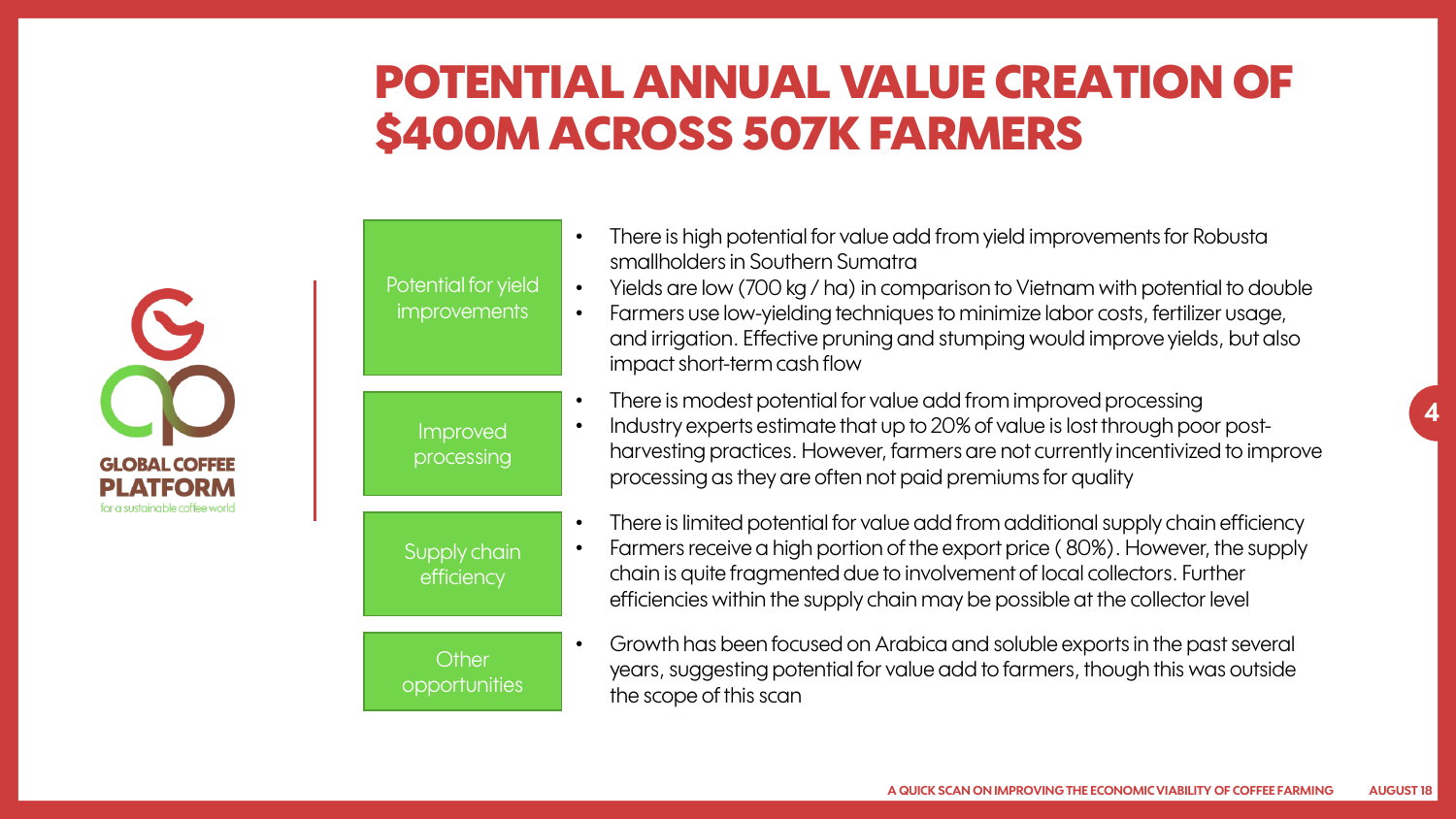### **POTENTIAL REVENUE INCREASE FROM HIGHER YIELD AND PRICE PREMIUMS**



**GLOBAL COFFEE PLATFORM** for a sustainable coffee world

- Production is low at 700kg / ha with potential to double yields
- Key levers for yield improvement are:
	- Adoption of good agricultural practices (key issue is low skills of farmers)
	- Farm rejuvenation (trees tend to be old with high tree density)
- Farmers sell in unsorted green beans (asalan), normally after paying a fee to hull their coffee. Investment in proper drying can increase incomes for farmers, but current price structure offers little incentive to improve processing
- Low farmer output and the dispersed production base make certification and sustainability programs expensive



**5**

There is potential to increase value add to farmers from improving yield. Farmers currently prefer low-yielding techniques that require less costs and inputs. Pruning and stumping lower production and directly impact short-term cash flows, which inhibits adoption

Note: assumes that three interventions are separate and independent. Source: See appendix.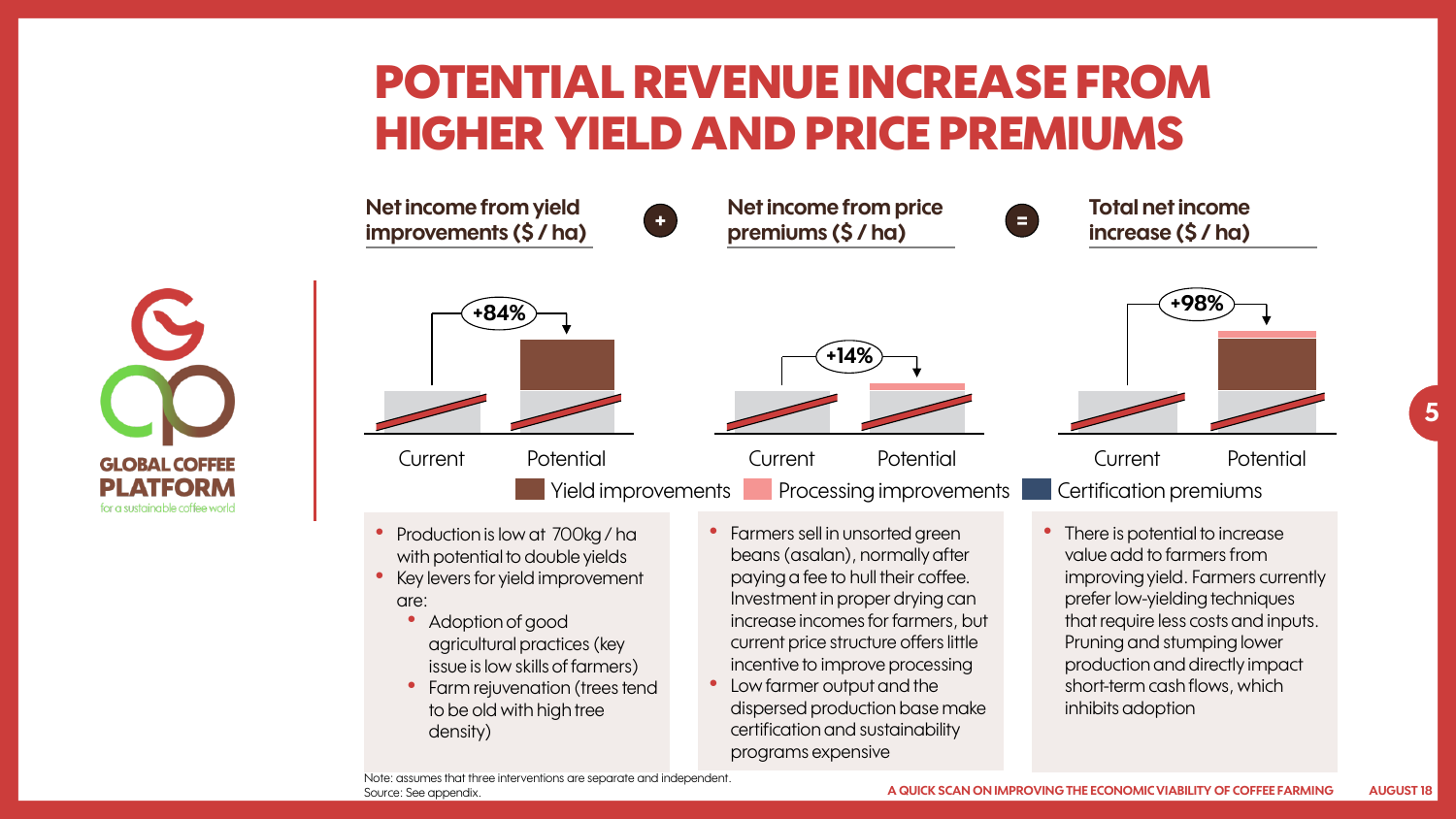## **\$400 MILLION OF POTENTIAL INCREMENTAL VALUE ANNUALLY**



• There is an opportunity for a 98% increase in profitability for farmers, which translates into an estimated \$400m annual potential value across the 507k farmers in this farmer type (Robusta smallholders in Southern Sumatra)

Note: Extrapolated estimate annual value; improvements in profit for individual farmers may vary. Source: See appendix.

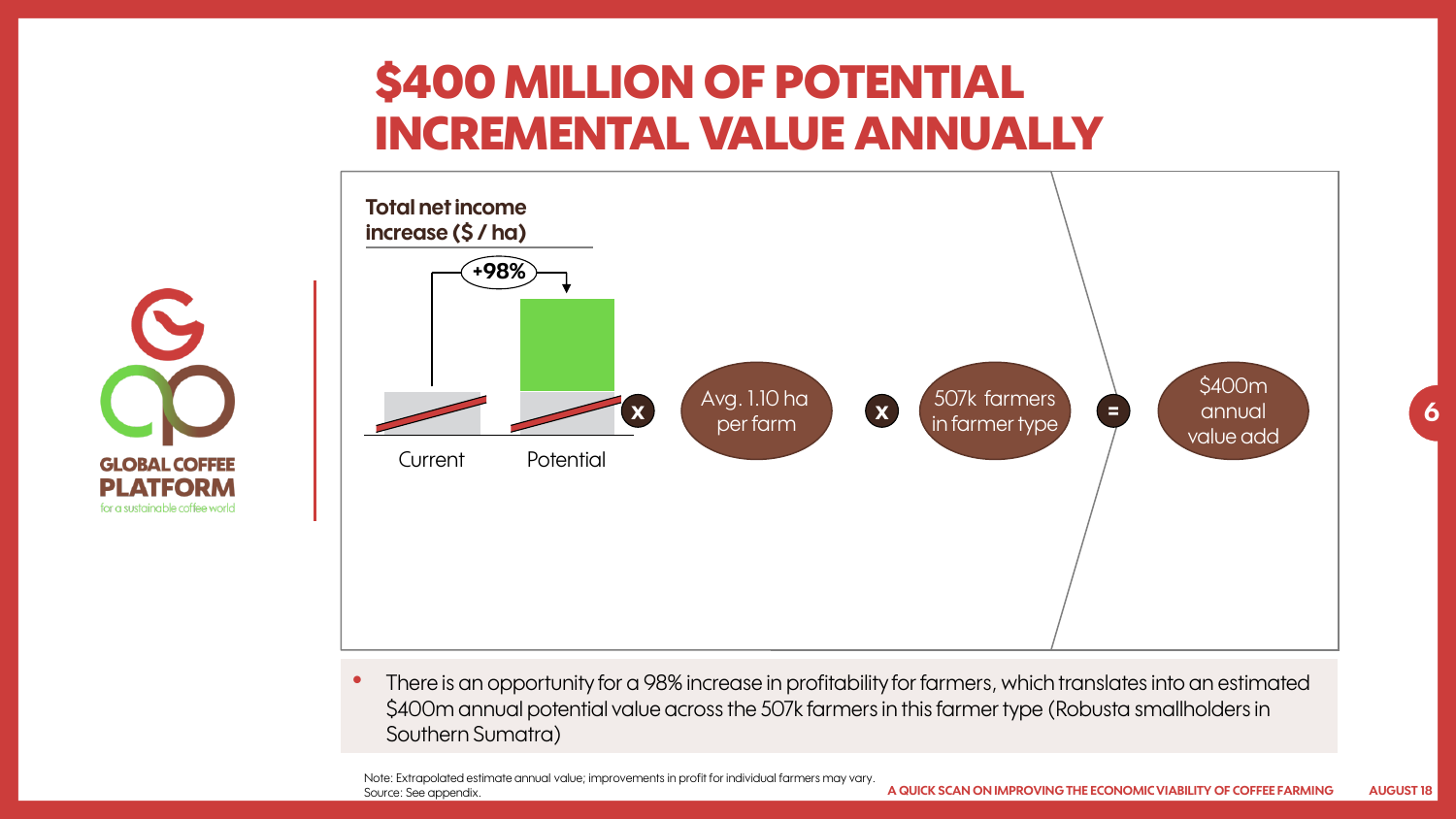#### **IDENTIFYING FARMER TYPE WITH HIGHEST POTENTIAL IMPACT**

#### **Farmer types by share of volume**





Gov't & Robusta Robusta Arabica in other estates Southern regions private **Total** farms in Sumatra

- There are an estimated 1.5 million smallholders in Indonesia
- About 80% of the production is Robusta, with production focused in the Southern Sumatra region\*, and as such, the study focuses on Robusta smallholders in the Southern Sumatra region

- There is an estimate of 507k Robusta smallholders in the Southern Sumatra region
- Not all coffee farmers are "active" and dependent on coffee as a meaningful part of their household income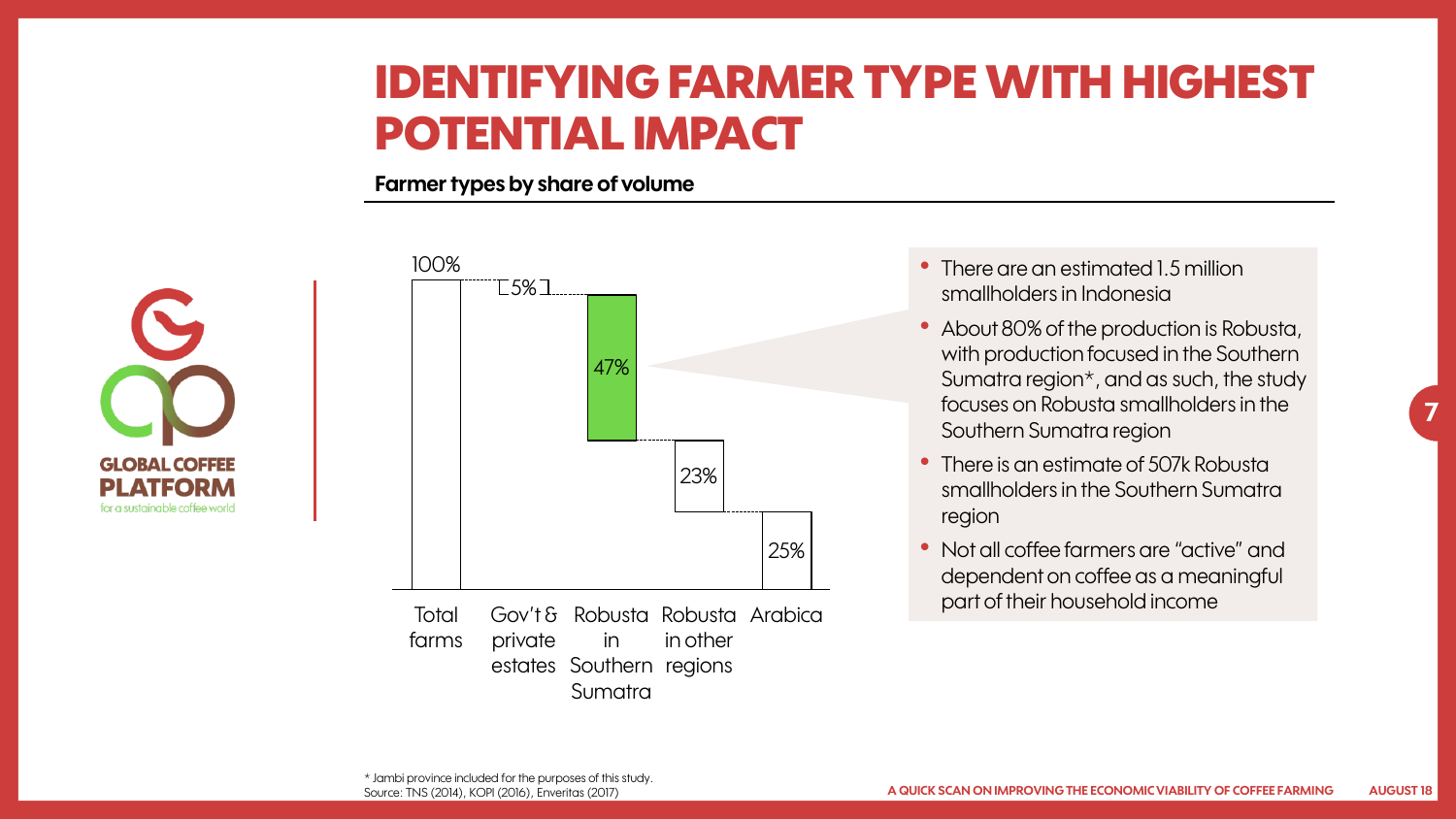#### **SUPPLY CHAIN OVERVIEW**

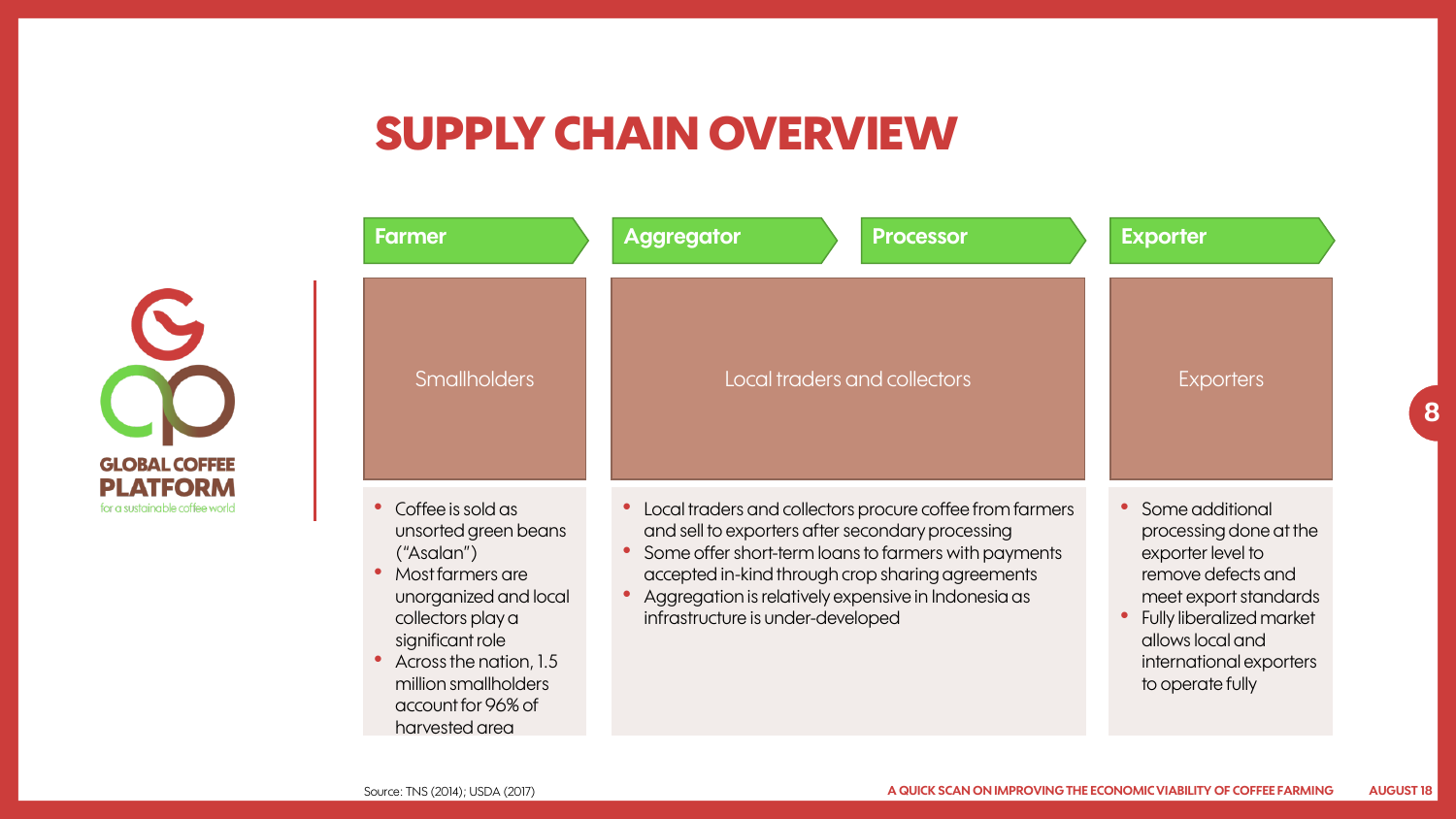#### **SUPPLY CHAIN COST BREAKDOWN FROM FARM TO EXPORT**

**Supply chain cost breakdown (US \$ per lb green)**

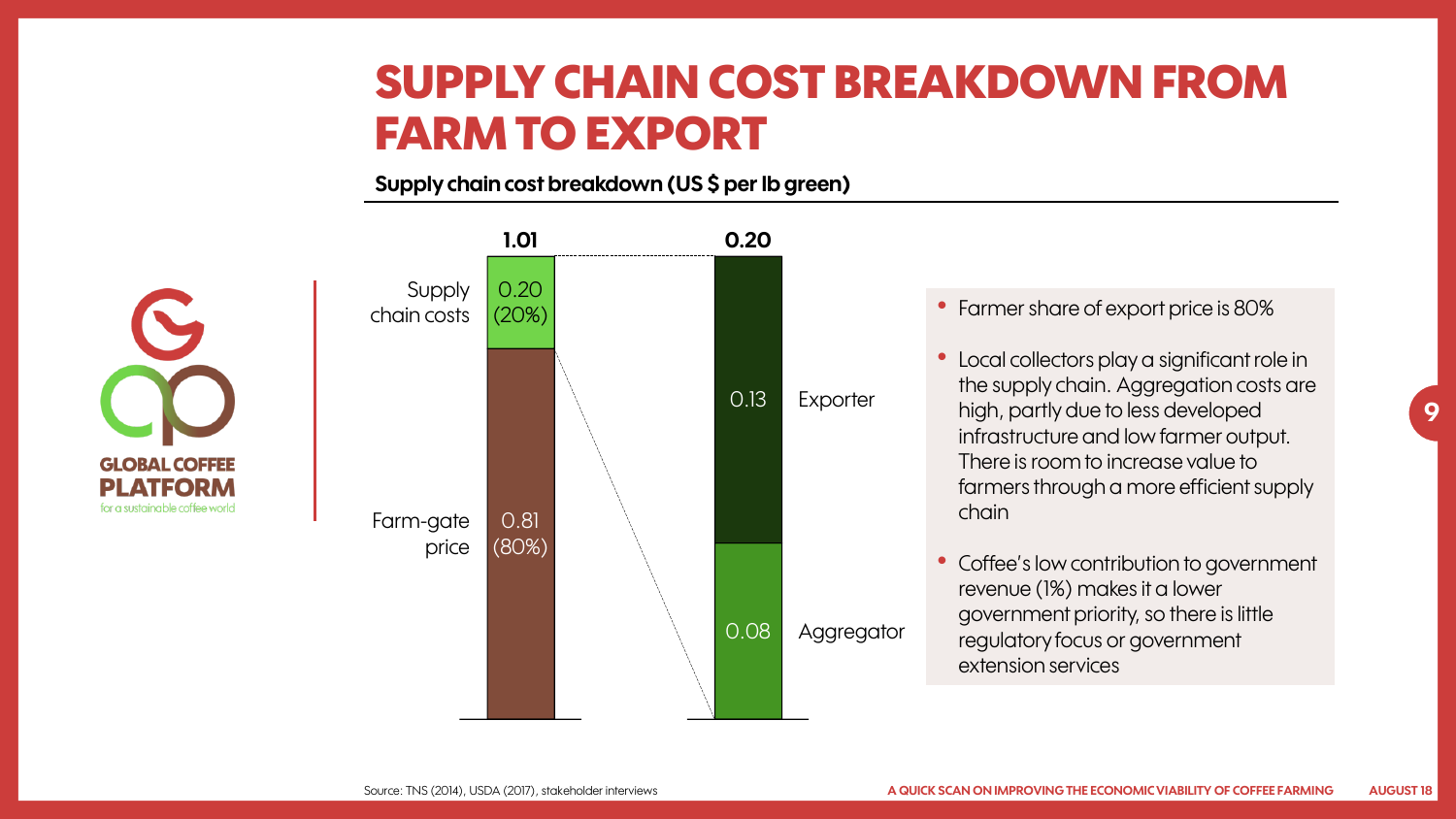

# $APPENDIX$  **10**

**A QUICK SCAN ON IMPROVING THE ECONOMIC VIABILITY OF COFFEE FARMING AUGUST 18**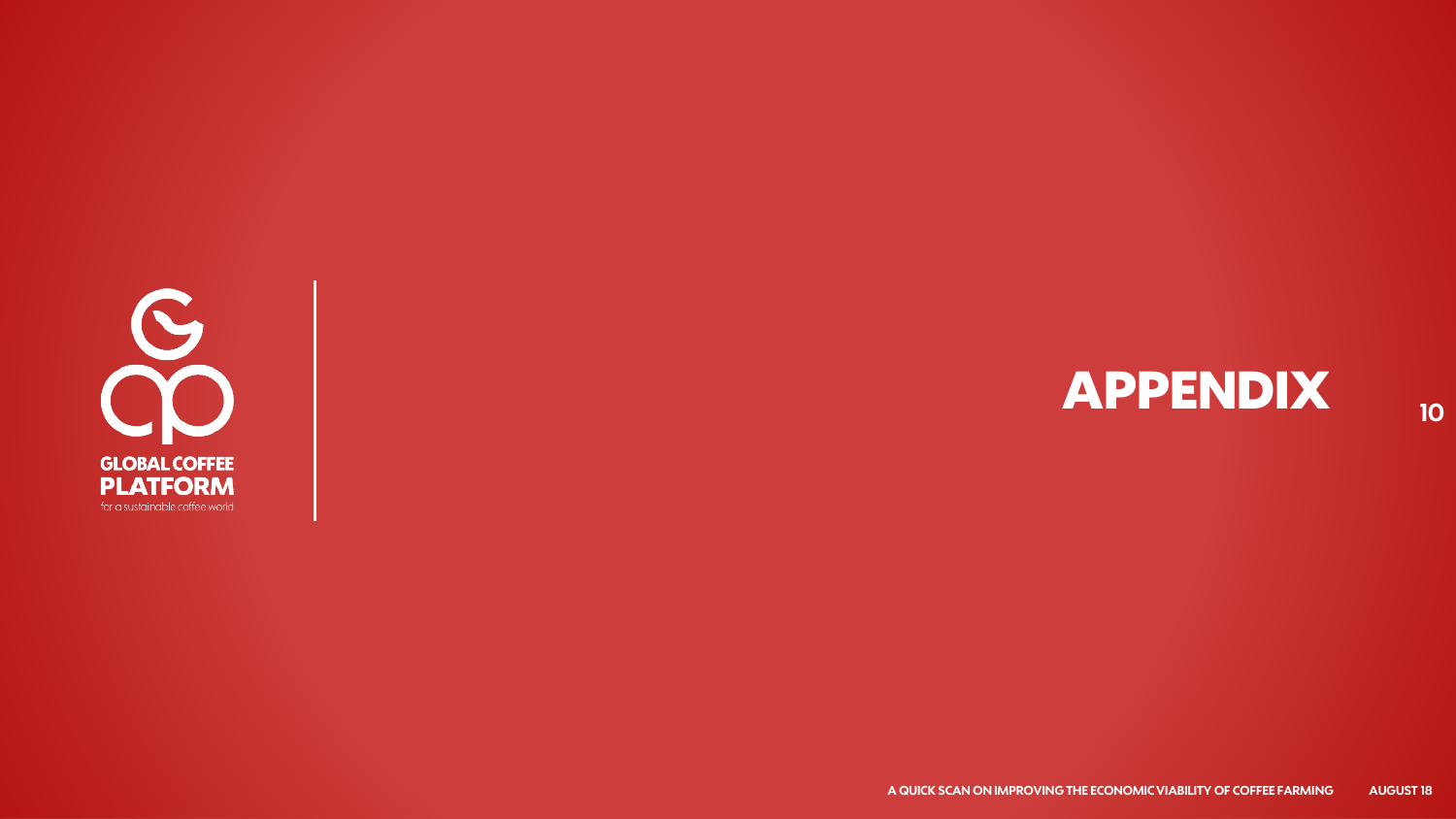#### **DETAIL ON FARMER TYPES**



| <b>Type</b>                                    | <b>Region</b>    | <b>Farm size (ha)</b>          | <b>Variety</b> | <b>Number of farms</b> |
|------------------------------------------------|------------------|--------------------------------|----------------|------------------------|
| Government and<br>private estates              | N/A              | Government/<br>private estates | N/A            | N/A                    |
| Robusta<br>smallholders in<br>Southern Sumatra | Southern Sumatra | Smallholder                    | Robusta        | 507,000                |
| Robusta<br>smallholders in<br>other regions    | Other regions    | Smallholder                    | Robusta        | 541,000                |
| Arabica<br>smallholders                        | N/A              | Smallholder                    | Arabica        | 452,000                |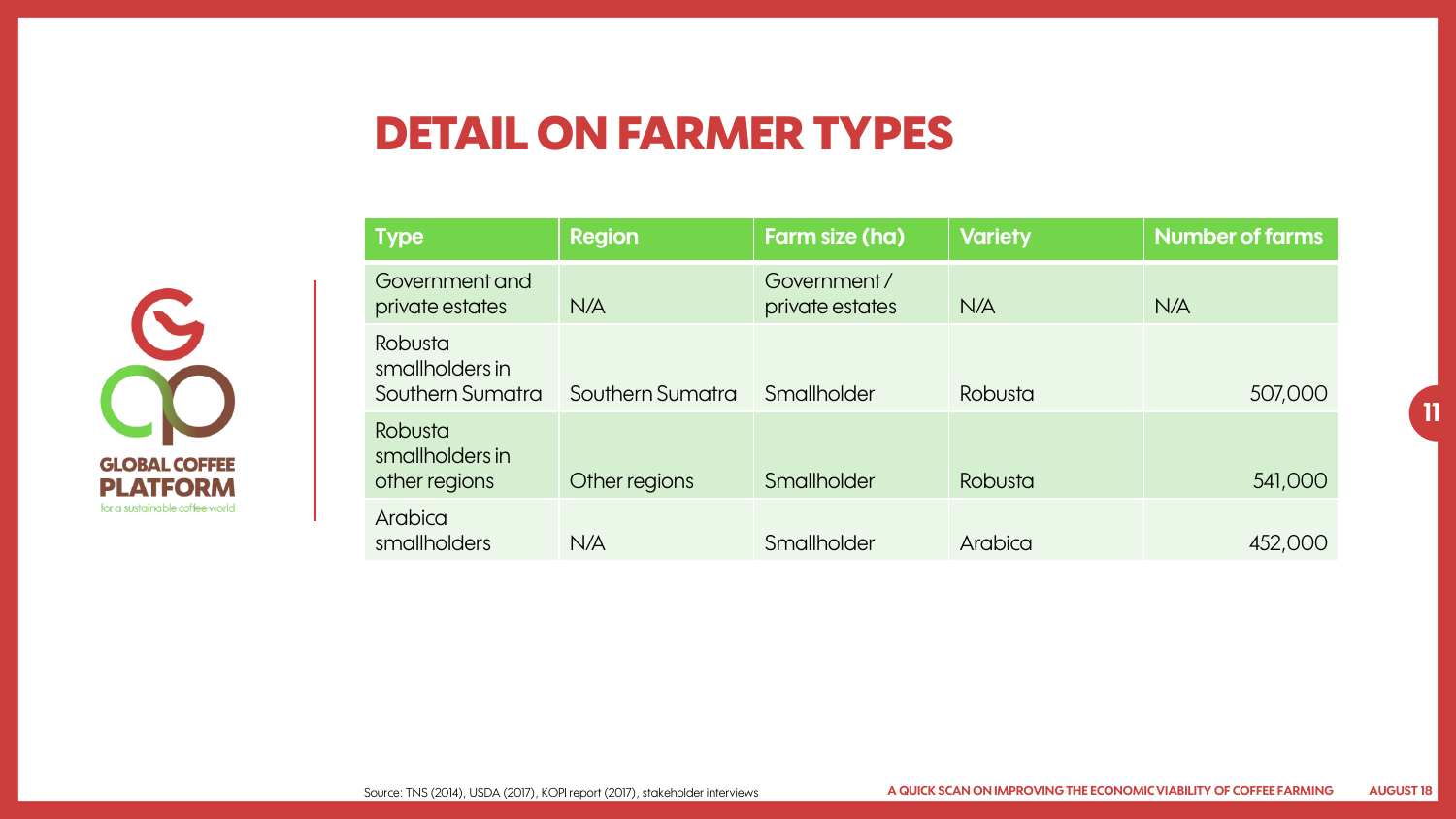# $\mathbf{C}$ **GLOBAL COFFEE PLATFORM** for a sustainable coffee world

| Data <u>point</u>                            |  | <b>Unit</b> | <b>Data</b>  |
|----------------------------------------------|--|-------------|--------------|
| <b>Farmer data</b>                           |  |             |              |
| Average coffee farm size                     |  | ha          | 1.10         |
| Number of farmers in type                    |  | #           | 507,000      |
| <b>Assumptions</b>                           |  |             |              |
| Exchange rate                                |  | USD to LCU  | 13,000       |
| <b>Market Data</b>                           |  |             |              |
| Farm-gate price*                             |  | cts/lb      | 70           |
| Average FOB export price                     |  | cts/lb      | 88           |
| Yield                                        |  |             |              |
| Average coffee yield                         |  | lb/ha       | 1,543        |
| Potential yield increase                     |  | %           | 100%         |
| <b>Price</b>                                 |  |             |              |
| Potential quality premium                    |  | cts/lb      | 14           |
| % of production eligible for quality premium |  | %           | 100%         |
| Potential certification premium              |  | cts/lb      | $\mathbf{1}$ |
| % of production eligible for certification   |  | $\%$        | 3%           |
|                                              |  |             |              |

**FARMER TYPE**

**DETAILED DATA APPLICABLE TO SELECTED** 

\* Farm-gate price modeled refers to previous season, though stakeholder interviews suggest current farm-gate prices are higher.

Note: Costs of production updated to 2016 exchange rates. All volume units are for green coffee equivalent.

#### **Data point Unit Data Production costs** Operations  $$/ha$  9 Inputs the contract of the contract of  $\mathcal{S}/h\alpha$  in 125  $\mathcal{S}/h\alpha$  in 125  $\alpha$ Labor \$ / ha 116 Incremental costs of increasing yield  $\frac{\zeta}{h}$  450 **Processing costs** Paid processing labor  $\mathcal{S}/h\alpha = 0$ Drying service  $5/ha = 40$ Other  $5/ha = 47$ Incremental costs of improving processing  $\frac{\zeta}{na}$  115 **Third-party costs** Other  $5/ha = 0$ Incremental costs of certification  $\frac{S}{h}$  0 **Outputs**

Current revenue  $$/ha$  1,086

Potential increase in net income from:

**A QUICK SCAN ON IMPROVING THE ECONOMIC VIABILITY OF COFFEE FARMING AUGUST 18** Certification premiums  $\frac{\zeta}{h}$  0

Yield improvements  $\frac{\zeta}{h}$  636 Processing improvements  $\frac{\zeta}{h}$  102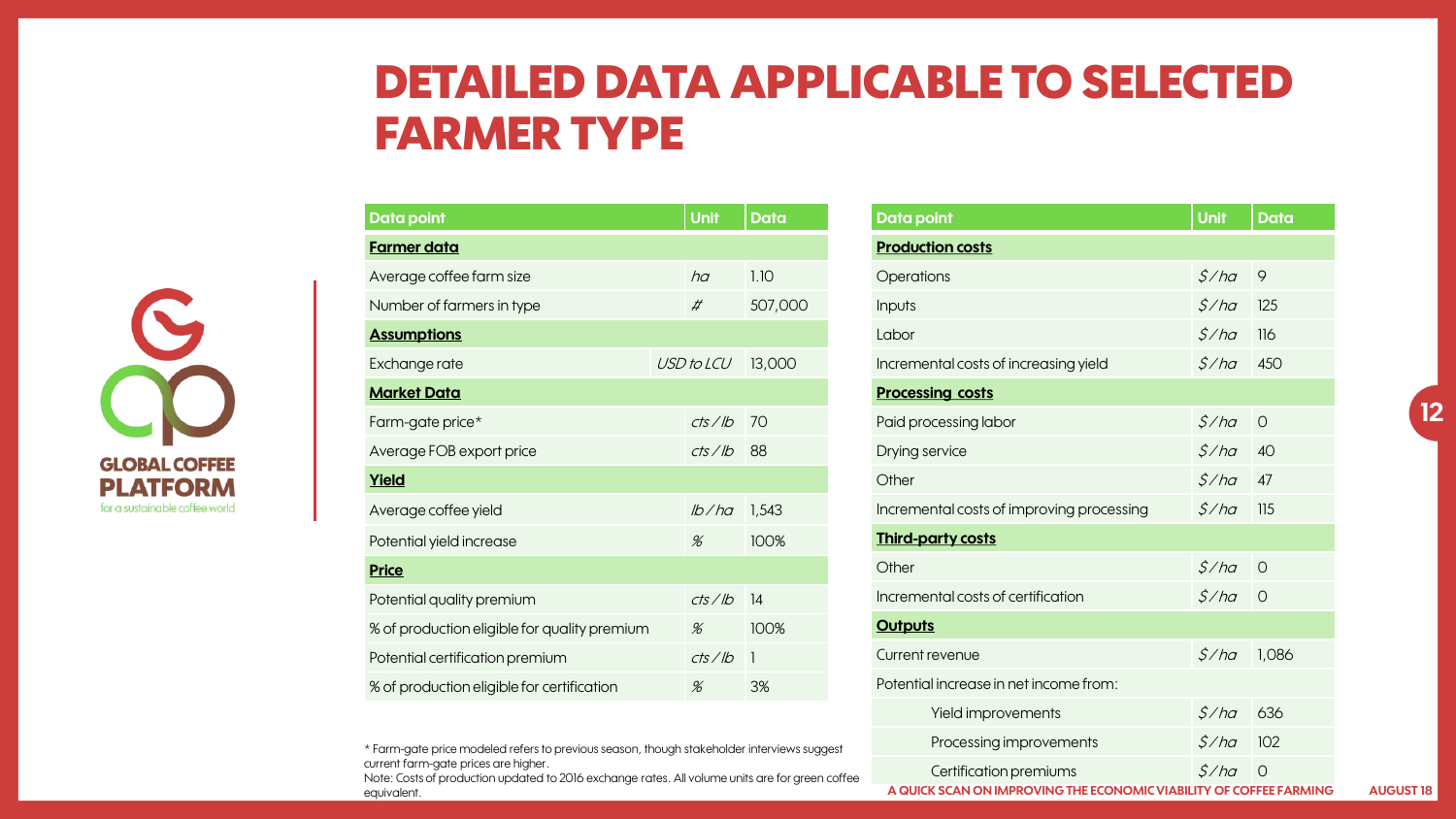### **SOURCES**



| <b>Organization</b>             | <b>Data inputs</b>                                         | <b>Detailed references</b>                                                                                                |
|---------------------------------|------------------------------------------------------------|---------------------------------------------------------------------------------------------------------------------------|
| <b>TechnoServe</b>              | Farmer data, market<br>data, yield, costs,<br>supply chain | IDH and TechnoServe, Indonesia: A business case for sustainable coffee<br>production (2014); Stakeholder interview (2017) |
| Hanns R.<br>Neumann<br>Stiftung | Farmer data, market<br>data, yield, price, costs           | Stakeholder interview (2017)                                                                                              |
| <b>Enveritas</b>                | Farmer data, market<br>data                                | Stakeholder interview (2017)                                                                                              |
| <b>ICCRI</b>                    | Farmer data                                                | Stakeholder interview (2017)                                                                                              |
| Other                           | Farmer data, yield,<br>supply chain                        | USDA, GAIN Report: Coffee, Indonesia (2017)                                                                               |
|                                 | Farmer data, yield                                         | Ministry of Agriculture, KOPI Report (2017)                                                                               |
|                                 | Certification                                              | ICO, The State of Sustainability Initiatives Review 2014 - Standards and the<br>Green Economy (2014)                      |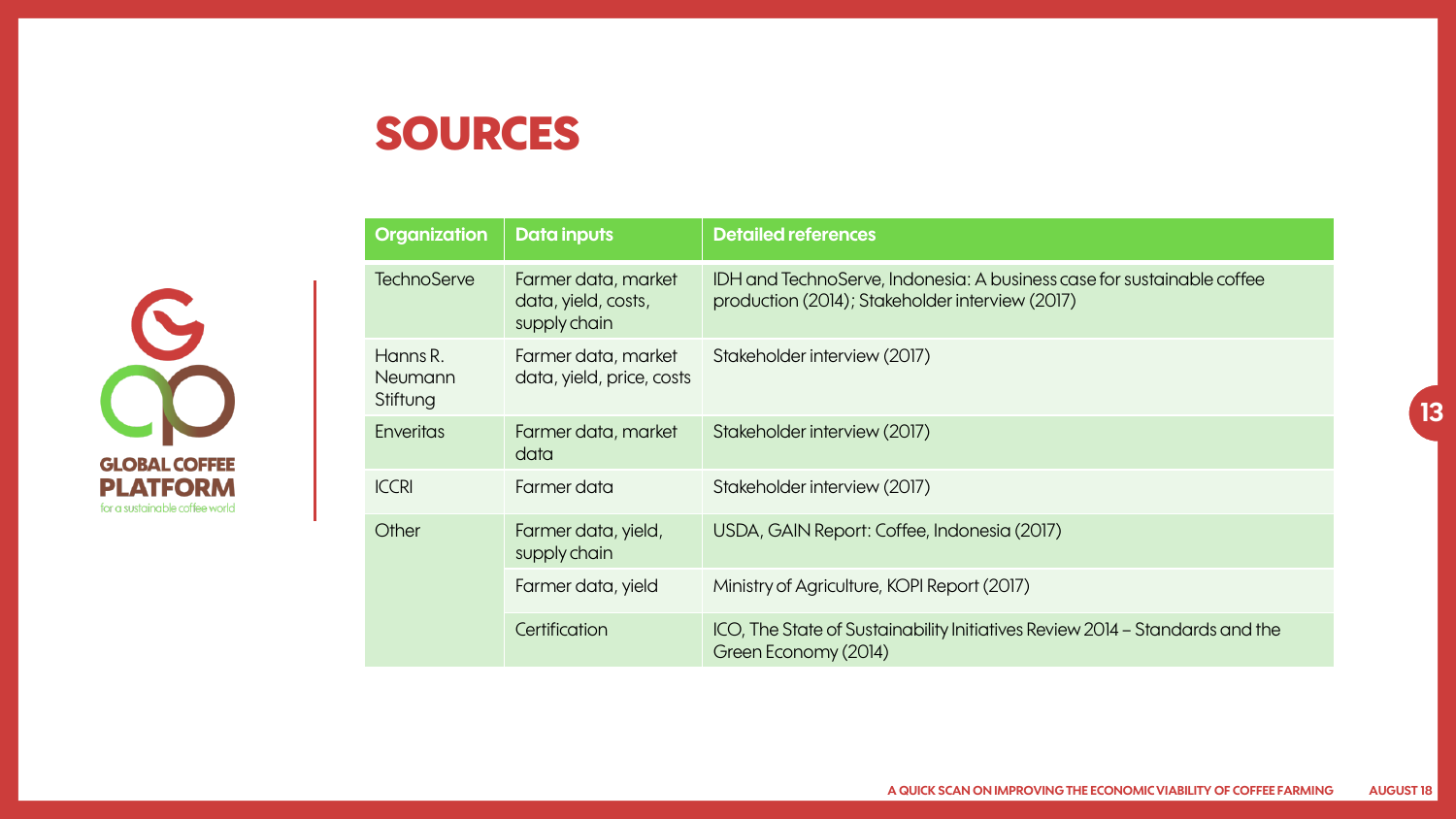#### **LIMITATIONS OF METHODOLOGY**



This scan is intended to initiate conversations between coffee origins, rather than to be an exhaustive study of farmer economics. It seeks to provide a synthesis of existing databases, studies, and reports as well as a comparative analysis across origins. However, given wide variation in methodologies, regions, and characteristics of available information, there may be credible and important data sources not incorporated into this study.

Since national averages of production indicators do not represent real farmers, our scan focuses on one farmer type within each origin. These farmer types are not representative of the national averages and opportunities may not be uniform within each farmer type.

This scan is not meant to evaluate certification schemes, but rather assesses incremental contribution of certification premiums to farmers' incomes. Impacts of certification achieved through the promotion of best practices and improved access to markets are outside the scope of the scan. Prices are assumed to be static and therefore the scan does not account for volatility of coffee prices and exchange rates, both of which have a significant impact on farmer incomes. Climate change, droughts, and diseases such as coffee leaf rust also pose risks for farmers, but are outside the scope of this scan. Intercropping and other household incomes are also outside the scope of this scan.